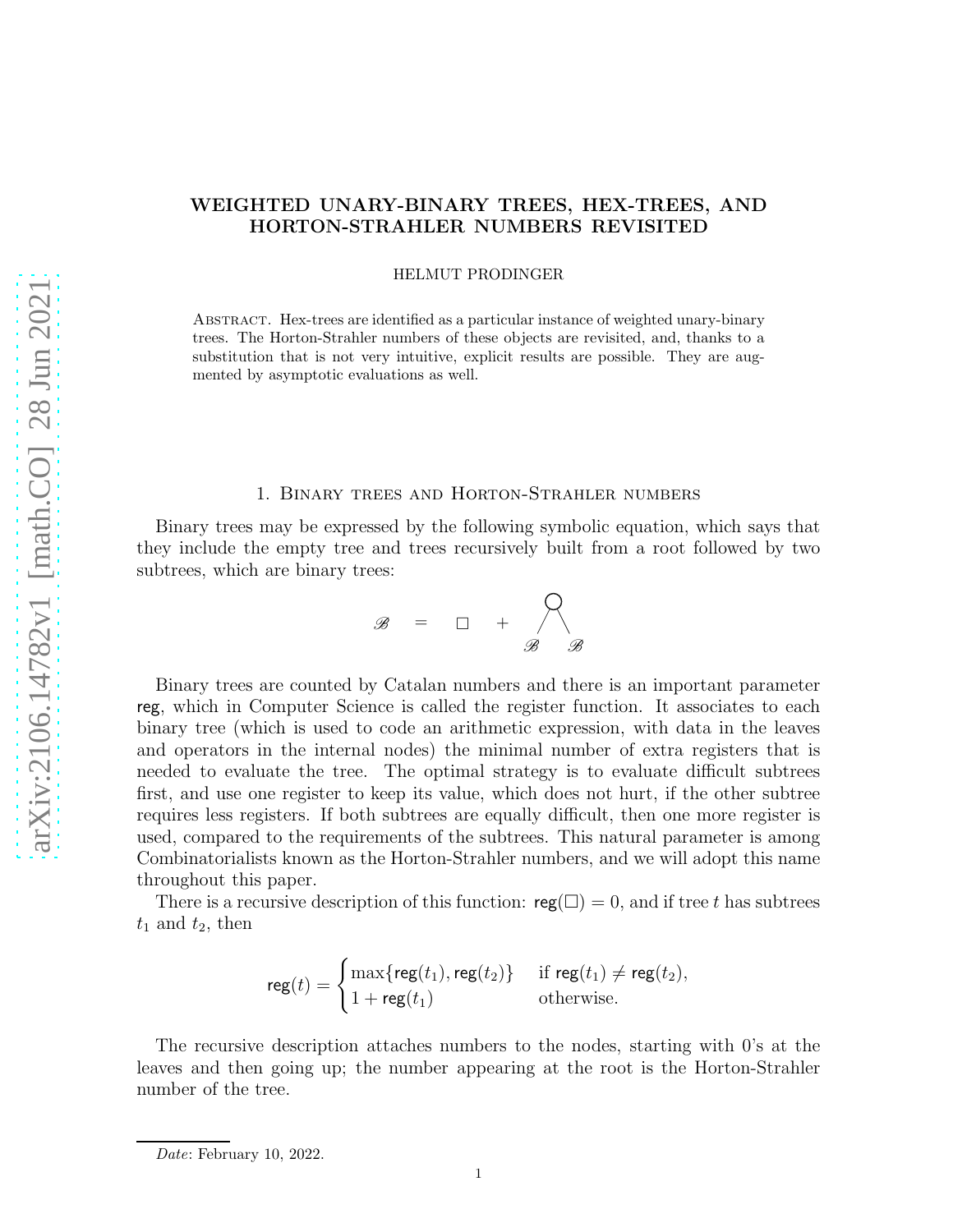

Let  $\mathcal{R}_p$  denote the family of trees with Horton-Strahler number = p, then one gets immediately from the recursive definition:

$$
\mathscr{R}_p = \bigotimes_{\mathscr{R}_{p-1}} \mathscr{R}_{p-1} + \bigotimes_{\mathscr{R}_p} \sum_{\substack{j \leq p}} \mathscr{R}_j + \bigotimes_{\substack{j \leq p}} \mathscr{R}_j \mathscr{R}_p
$$

In terms of generating functions, these equations read as

$$
R_p(z) = zR_{p-1}^2(z) + 2zR_p(z)\sum_{j < p} R_j(z);
$$

the variable z is used to mark the size (i. e., the number of internal nodes) of the binary tree.

A historic account of these concepts, from the angle of Philippe Flajolet, who was one of the pioneers is [\[8\]](#page-7-0), compare also [\[7\]](#page-7-1).

Amazingly, the recursion for the generating functions  $R_p(z)$  can be solved explicitly! The substitution

$$
z = \frac{u}{(1+u)^2}
$$

that de Bruijn, Knuth, and Rice [\[1\]](#page-7-2) also used, produces the nice expression

$$
R_p(z) = \frac{1 - u^2}{u} \frac{u^{2^p}}{1 - u^{2^{p+1}}}.
$$

Of course, once this is known, it can be proved by induction, using the recursive formula. For the readers benefit, this will be sketched now.

We start with the auxiliary formula

$$
\sum_{0 \le j < p} \frac{u^{2^j}}{1 - u^{2^{j+1}}} = \frac{u}{1 - u} - \frac{u^{2^p}}{1 - u^{2^p}},
$$

which is easy to prove by induction: For  $p = 0$ , the formula  $0 = \frac{u}{1-u} - \frac{u}{1-u}$  $\frac{u}{1-u}$  is correct, and then

$$
\sum_{0 \le j < p+1} \frac{u^{2^j}}{1 - u^{2^{j+1}}} = \frac{u}{1 - u} - \frac{u^{2^p}}{1 - u^{2^p}} + \frac{u^{2^p}}{1 - u^{2^{p+1}}}
$$
\n
$$
= \frac{u}{1 - u} - \frac{u^{2^p} (1 + u^{2^p})}{1 - u^{2^{p+1}}} + \frac{u^{2^p}}{1 - u^{2^{p+1}}} = \frac{u}{1 - u} - \frac{u^{2^{p+1}}}{1 - u^{2^{p+1}}}.
$$

Now the formula for  $R_p(z)$  can also be proved by induction. First,  $R_0(z) = \frac{1-u^2}{u}$ u  $\frac{u}{1-u^2} =$ 1, as it should, and

$$
zR_{p-1}^2(z) + 2zR_p(z)\sum_{j
$$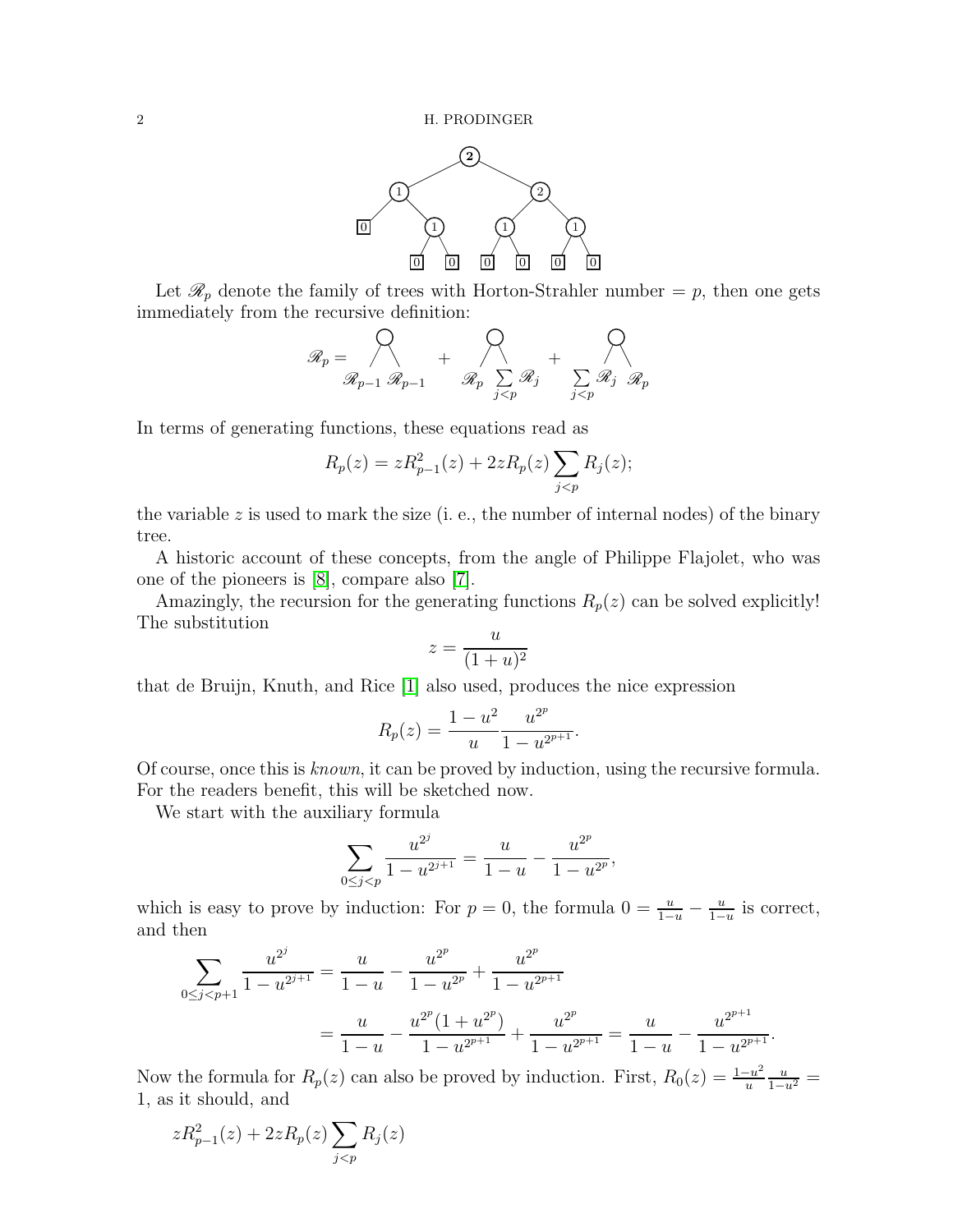$$
= \frac{u}{(1+u)^2} \frac{(1-u^2)^2}{u^2} \frac{u^{2^p}}{(1-u^{2^p})^2} + \frac{2u}{(1+u)^2} R_p(z) \sum_{j < p} \frac{1-u^2}{u} \frac{u^{2^j}}{1-u^{2^{j+1}}}
$$
\n
$$
= \frac{u^{2^p-1}(1-u)^2}{(1-u^{2^p})^2} + \frac{2(1-u)}{(1+u)} R_p(z) \sum_{j < p} \frac{u^{2^j}}{1-u^{2^{j+1}}}.
$$

Solving

$$
R_p(z) = \frac{u^{2^p - 1}(1 - u)^2}{(1 - u^{2^p})^2} + \frac{2(1 - u)}{(1 + u)} R_p(z) \left[ \frac{u}{1 - u} - \frac{u^{2^p}}{1 - u^{2^p}} \right]
$$

leads to

$$
R_p(z)\frac{1-u}{1+u}\left[1+2\frac{u^{2^p}}{1-u^{2^p}}\right] = \frac{u^{2^p-1}(1-u)^2}{(1-u^{2^p})^2},
$$

or, simplified

$$
R_p(z) = \frac{u^{2^p - 1}(1 - u^2)}{(1 - u^{2^p})(1 + u^{2^p})} = \frac{1 - u^2}{u} \frac{u^{2^p}}{(1 - u^{2^{p+1}})}
$$

,

which is the formula that we needed to prove.  $\Box$ 

# 2. Unary-binary trees and Hex-trees

The family of unary-binary trees  $\mathscr M$  might be defined by the symbolic equation

$$
\mathcal{M} = \Box + \bigcap_{\mathcal{M} \setminus \{\Box\}} + \bigcap_{\mathcal{M} \setminus \mathcal{M}}
$$

The equation for the generating function is

$$
M = 1 + z(M - 1) + zM^2
$$

with the solution

$$
M = M(z) = \frac{1 - z - \sqrt{1 - 6z + 5z^2}}{2z} = 1 + z + 3z^2 + 10z^3 + 36z^4 + \cdots;
$$

the coefficients form sequence  $A002212$  in [\[9\]](#page-7-3) and enumerate Schröder paths, among many other things. We will come to equivalent structures a bit later.

In the instance of unary-binary trees, we can also work with a substitution: Set  $z = \frac{u}{1+3u+u^2}$ , then  $M(z) = 1 + u$ . Unary-binary trees and the register function were investigated in [\[3\]](#page-7-4), but the present favourable substitution was not used. Therefore, in this previous paper, asymptotic results were available but no explicit formulae.

This works also with a weighted version, where we allow unary edges with a different colours. Then

$$
\mathcal{N} = \Box + a \cdot \begin{bmatrix} 0 \\ + \end{bmatrix} + \begin{bmatrix} 0 \\ -\mathcal{N} \end{bmatrix}
$$

and with the substitution  $z = \frac{u}{1+(a+2)u+u^2}$ , the generating function is beautifully expressed as  $N(z) = 1 + u$ . For  $a = 0$ , this covers also binary trees.

We will consider the Horton-Strahler numbers of unary-binary trees in the sequel. The definition is naturally extended by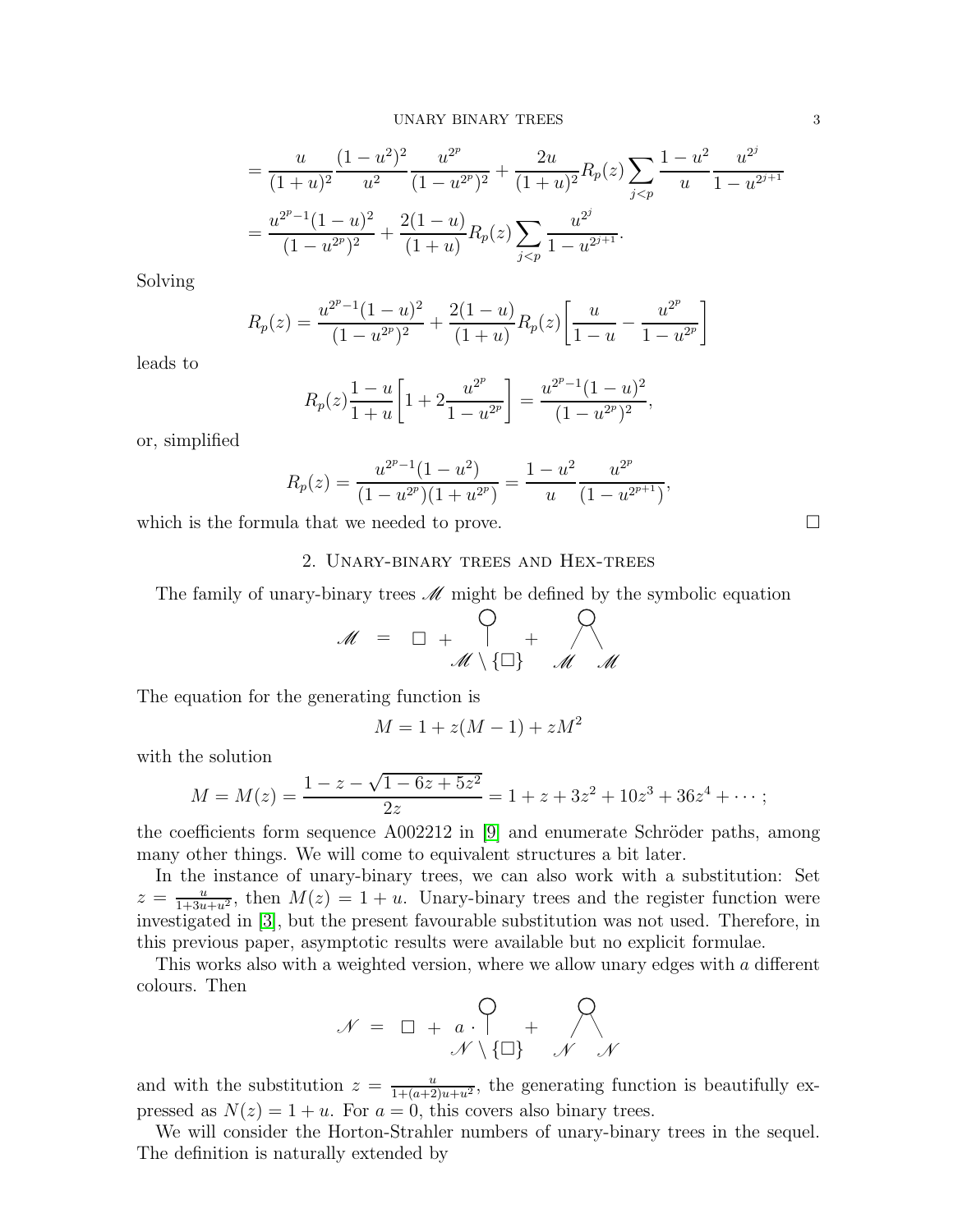$$
\mathsf{reg}\bigg(\bigg\{{0\atop t}\bigg)=\mathsf{reg}(t).
$$

Now we can move again to  $R_p(z)$ , the generating funciton of (generalized) unarybinary trees with Horton-Strahler number =  $p$ . The recursion (for  $p \ge 1$ ) is

$$
\mathcal{R}_p = \bigotimes_{\mathcal{R}_{p-1}} \bigotimes_{\mathcal{R}_{p-1}} + \bigotimes_{\mathcal{R}_p} \sum_{\substack{j < p \\ j < p}} \mathcal{R}_j + \bigotimes_{\substack{j < p \\ j < p}} + \mathcal{R}_p
$$

In terms of generating functions, these equations read as

$$
R_p(z) = zR_{p-1}^2(z) + 2zR_p(z)\sum_{j < p} R_j(z) + azR_p(z), \quad p \ge 1; \quad R_0(z) = 1.
$$

Amazingly, with the substitution  $z = \frac{u}{1 + (a+2)u + u^2}$ , formally we get the same solution as in the binary case:

$$
R_p(z) = \frac{1 - u^2}{u} \frac{u^{2^p}}{1 - u^{2^{p+1}}}.
$$

The proof by induction is as before. One sees another advantage of the substitution: On a formal level, many manipulations do not need to be repeated. Only when one switches back to the z-world, things become different.

Now we move to Hex-trees.

$$
\mathscr{H} = \Box + \bigcirc + \bigotimes_{\mathscr{H} \setminus \{\Box\}} \biguplus_{\mathscr{H} \setminus \{\Box\}} + \bigotimes_{\mathscr{H} \setminus \{\Box\}} + \bigotimes_{\mathscr{H} \setminus \{\Box\}} + \bigotimes_{\mathscr{H} \setminus \{\Box\}} + \bigotimes_{\mathscr{H} \setminus \{\Box\}}
$$

Hex trees either have two non-empty successors, or one of 3 types of unary successors (called left, middle, right). The author has seen this family first in [\[6\]](#page-7-5), but one can find older literature following the references and the usual search engines.

The generating function satisfies

$$
H(z) = 1 + z(H(z) - 1)^{2} + z + 3z(H(z) - 1) = \frac{1 - z - \sqrt{(1 - z)(1 - 5z)}}{2z}.
$$

 $1 + z + 3z^2 + 10z^3 + 36z^4 + 137z^5 + 543z^6 + 2219z^7 + 9285z^8 + 39587z^9 + 171369z^{10} + \cdots$ The same generating function also appears in [\[5\]](#page-7-6), and it is again sequence A002212 in [\[9\]](#page-7-3). One can rewrite the symbolic equation as

$$
\mathscr{H} \; = \; \Box \; \; + \; \begin{matrix} \displaystyle \bigcirc \\ \displaystyle \mathscr{H} \end{matrix} \qquad \quad + \; \begin{matrix} \displaystyle \bigcirc \\ \displaystyle \mathscr{H} \end{matrix} \quad \quad + \; \begin{matrix} \displaystyle \bigcirc \\ \displaystyle \mathscr{H} \end{matrix} \; \begin{matrix} \displaystyle \bigcirc \\ \displaystyle \mathscr{H} \end{matrix}
$$

and sees in this way that the Hex trees are unary-binary trees (with parameter  $a = 1$ ).

## 3. CONTINUING WITH ENUMERATIONS

First, we will enumerate the number of (generalized) unary-binary trees with  $n$ (internal) nodes. For that we need the notion of generalized trinomial coefficients, viz.

$$
\binom{n; 1, a, 1}{k} := [z^k](1 + az + z^2)^n.
$$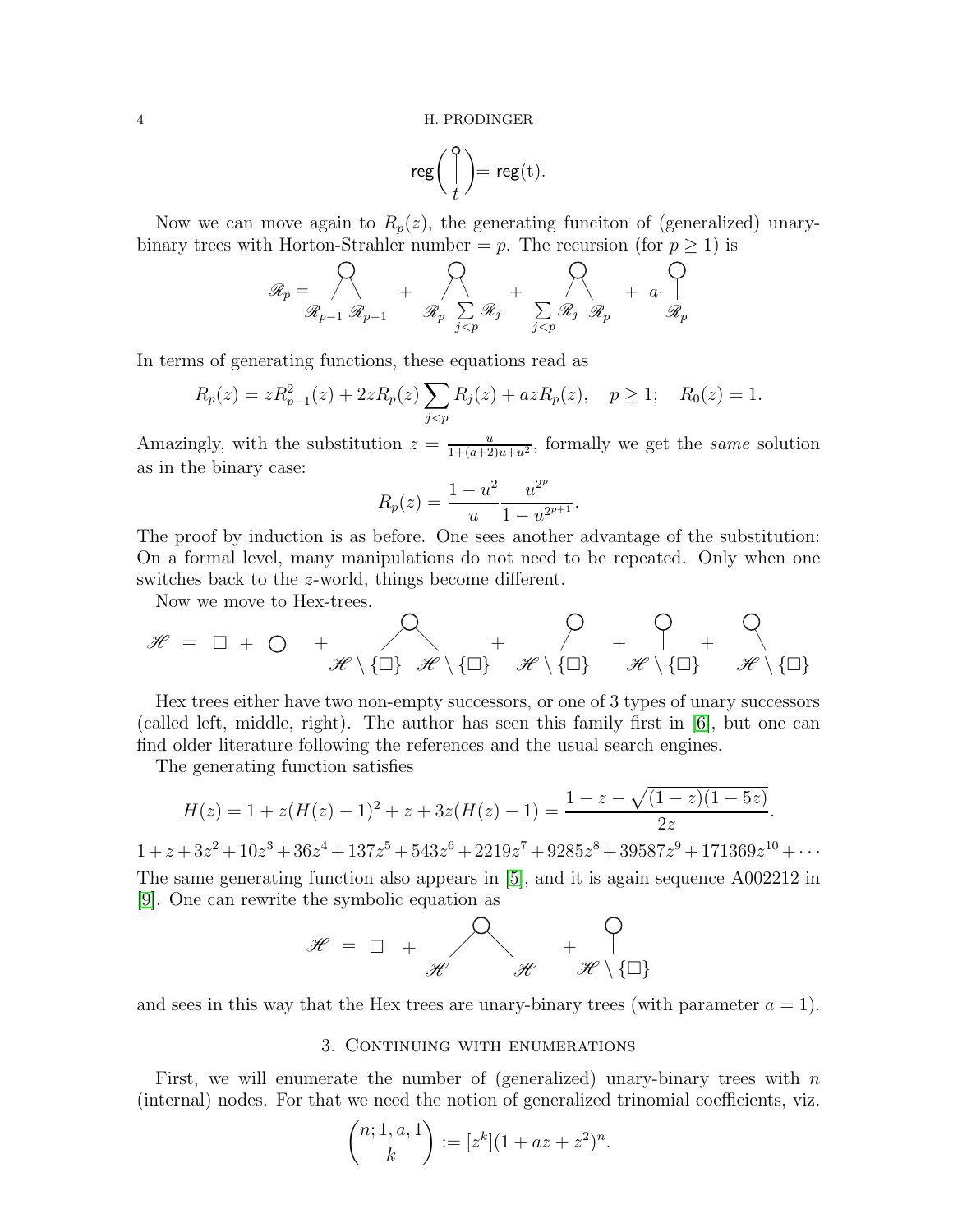Of course, for  $a = 2$ , this simplifies to a binomial coefficient  $\binom{2n}{k}$  $\binom{2n}{k}$ . We will use contour integration to pull out coefficients, and the contour of integer, in whatever variable, is a small circle (or equivalent) around the origin. The desired number is

$$
[zn](1+u) = \frac{1}{2\pi i} \oint \frac{dz}{z^{n+1}} (1+u)
$$
  
=  $\frac{1}{2\pi i} \oint \frac{du(1-u^2)(1+(a+2)u+u^2)^{n+1}}{(1+(a+2)u+u^2)^2u^{n+1}} (1+u)$   
=  $[u^{n+1}](1-u)(1+u)^2(1+(a+2)u+u^2)^{n-1}$   
=  $\binom{n-1;1,a+2,1}{n+1} + \binom{n-1;1,a+2,1}{n} - \binom{n-1;1,a+2,1}{n-2} - \binom{n-1;1,a+2,1}{n-2}.$ 

Then we introducte  $S_p(z) = R_p(z) + R_{p+1}(z) + R_{p+2}(z) + \cdots$ , the generating function of trees with Horton-Strahler number  $\geq p$ . Using the summation formula proved earlier, we get

$$
S_p(z) = \frac{1 - u^2}{u} \frac{u^{2^p}}{1 - u^{2^p}} = \frac{1 - u^2}{u} \sum_{k \ge 1} u^{k2^p}.
$$

Further,

$$
[z^{n}]S_{p}(z) = \sum_{k \geq 1} \frac{1}{2\pi i} \oint \frac{dz}{z^{n+1}} \frac{1 - u^{2}}{u} u^{k2^{p}}.
$$

## 4. ASYMPTOTICS

We start by deriving asymptotics for the number of (generalized) unary-binary trees with  $n$  (internal) nodes. This is a standard application of singularity analysis of generating, as described in [\[2\]](#page-7-7) and [\[4\]](#page-7-8).

We start from the generating function

$$
N(z) = \frac{1 - az - \sqrt{1 - 2(a + 2)z + a(a + 4)z^2}}{2z}
$$

and determine the singularity closest to the origin, which is the value making the square root disappear:  $z = \frac{1}{a+4}$ . After that, the local expansion of  $N(z)$  around this singularity is determined:

$$
N(z) \sim 2 - \sqrt{a+4}\sqrt{1-(a+4)z}.
$$

The translation lemmas given in [\[2\]](#page-7-7) and [\[4\]](#page-7-8) provide the asymptotics:

$$
[zn]N(z) \sim [zn]\left(2 - \sqrt{a+4}\sqrt{1-(a+4)z}\right)
$$
  
=  $-\sqrt{a+4}(a+4)^n \frac{n^{-3/2}}{\Gamma(-\frac{1}{2})} = (a+4)^{n+1/2} \frac{1}{2\sqrt{\pi}n^{3/2}}.$ 

Just note that  $a = 0$  is the well-known formula for binary trees with n nodes.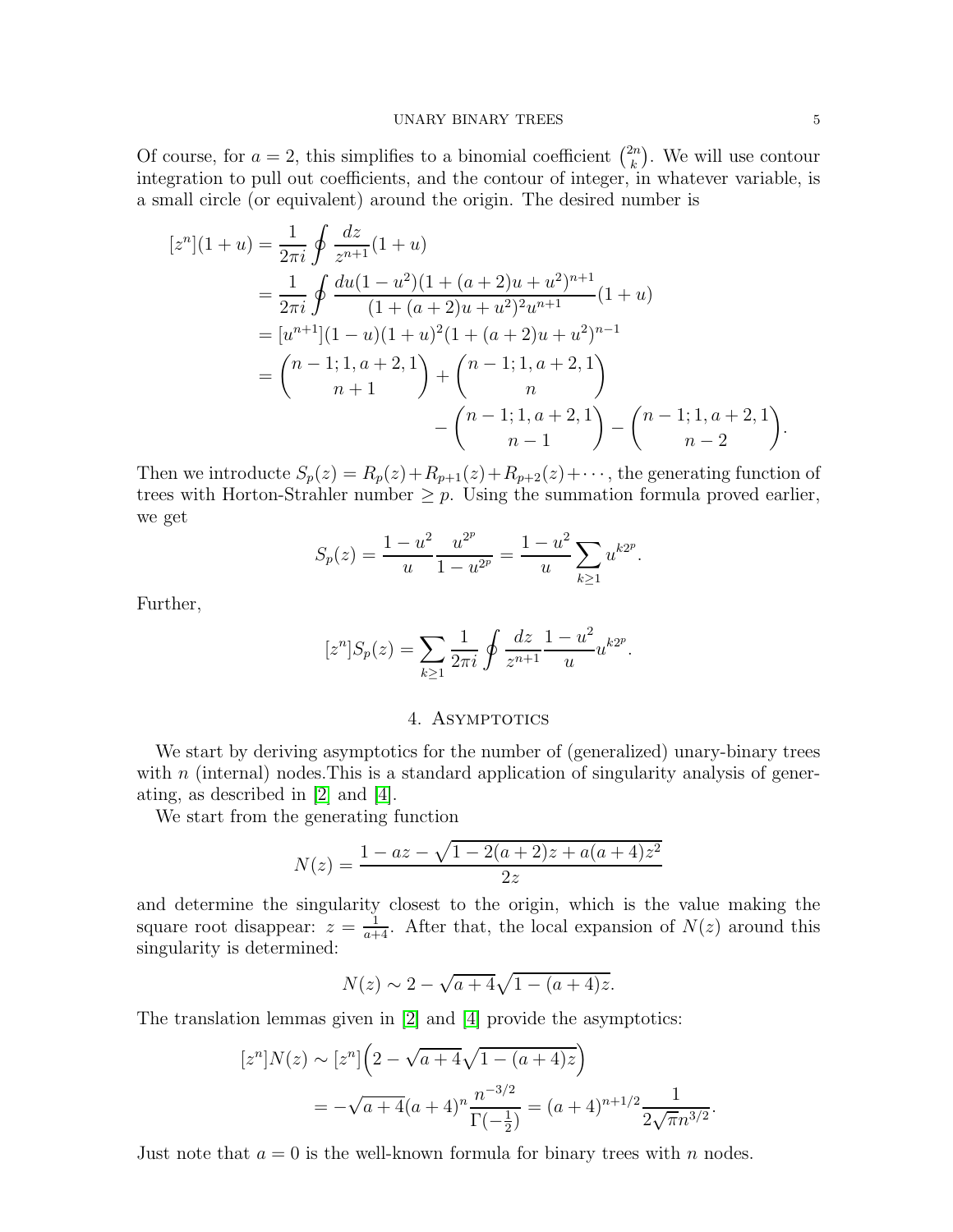#### 6 H. PRODINGER

Now we move to the generating function for the average number of registers. Apart from normalization it is

$$
\sum_{p\geq 1} pR_p(z) = \sum_{p\geq 1} S_p(z) = \frac{1 - u^2}{u} \sum_{p\geq 1} \sum_{k\geq 1} u^{k2^p}
$$

$$
= \frac{1 - u^2}{u} \sum_{n\geq 1} v_2(n)u^n,
$$

where  $v_2(n)$  is the highest exponent k such  $2^k$  divides n.

This has to be studied around  $u = 1$ , which, upon setting  $u = e^{-t}$ , means around  $t = 0$ . Eventually, and that is the only thing that is different here, is to retranslate that into a singular expansion of  $z$  around its singularity, which depends on the parameter  $a$ .

For the reader's convenience, we also repeat the steps that were known before. The first factor is elementary:

$$
\frac{1-u^2}{u} \sim 2t + \frac{1}{3}t^3 + \cdots
$$

For

$$
\sum_{p\geq 1}\sum_{k\geq 1}e^{-k2^pt},
$$

one applied the Mellin transform, with the result

$$
\frac{\Gamma(s)\zeta(s)}{2^s-1}.
$$

Applying the inversion formula, one finds

$$
\sum_{p\geq 1} \sum_{k\geq 1} e^{-k2^{p}t} = \frac{1}{2\pi i} \int_{2-i\infty}^{2+i\infty} t^{-s} \frac{\Gamma(s)\zeta(s)}{2^{s} - 1} ds.
$$

Shifting the line of integration to the left, the residues at the poles  $s = 1, s = 0$ ,  $s = \chi_k = \frac{2k\pi i}{\log 2}$ ,  $k \neq 0$  provide enough terms for our asymptotic expansion.

$$
\frac{1}{t} + \frac{\gamma}{2 \log 2} - \frac{1}{4} - \frac{\log \pi}{2 \log 2} + \frac{\log t}{2 \log 2} + \frac{1}{\log 2} \sum_{k \neq 0} \Gamma(\chi_k) \zeta(\chi_k) t^{-\chi_k}.
$$

Combined with the elementary factor, this leads to

$$
2 + \left(\frac{\gamma}{\log 2} - \frac{1}{2} - \frac{\log \pi}{\log 2} + \frac{\log t}{\log 2}\right)t + \frac{2t}{\log 2} \sum_{k \neq 0} \Gamma(\chi_k) \zeta(\chi_k) t^{-\chi_k} + O(t^2 \log t).
$$

Now we want to translate into the original z-world. Since  $z = \frac{u}{1+(a+2)u+u^2}$ ,  $u = 1$ translates into the singularity  $z = \frac{1}{4+1}$  $\frac{1}{4+a}$ . Further,

$$
t \sim \sqrt{4+a} \cdot \sqrt{1-z(4+a)},
$$

let us abbreviate  $A = 4 + a$ , then for singularity analysis we must consider

$$
\frac{\sqrt{A} \cdot \sqrt{1 - zA} \log(1 - zA)}{2 \log 2}
$$

$$
+ \left(\frac{\gamma}{\log 2} - \frac{1}{2} - \frac{\log \pi}{\log 2} + \frac{\log A}{2 \log 2}\right) \sqrt{A} \cdot \sqrt{1 - zA}
$$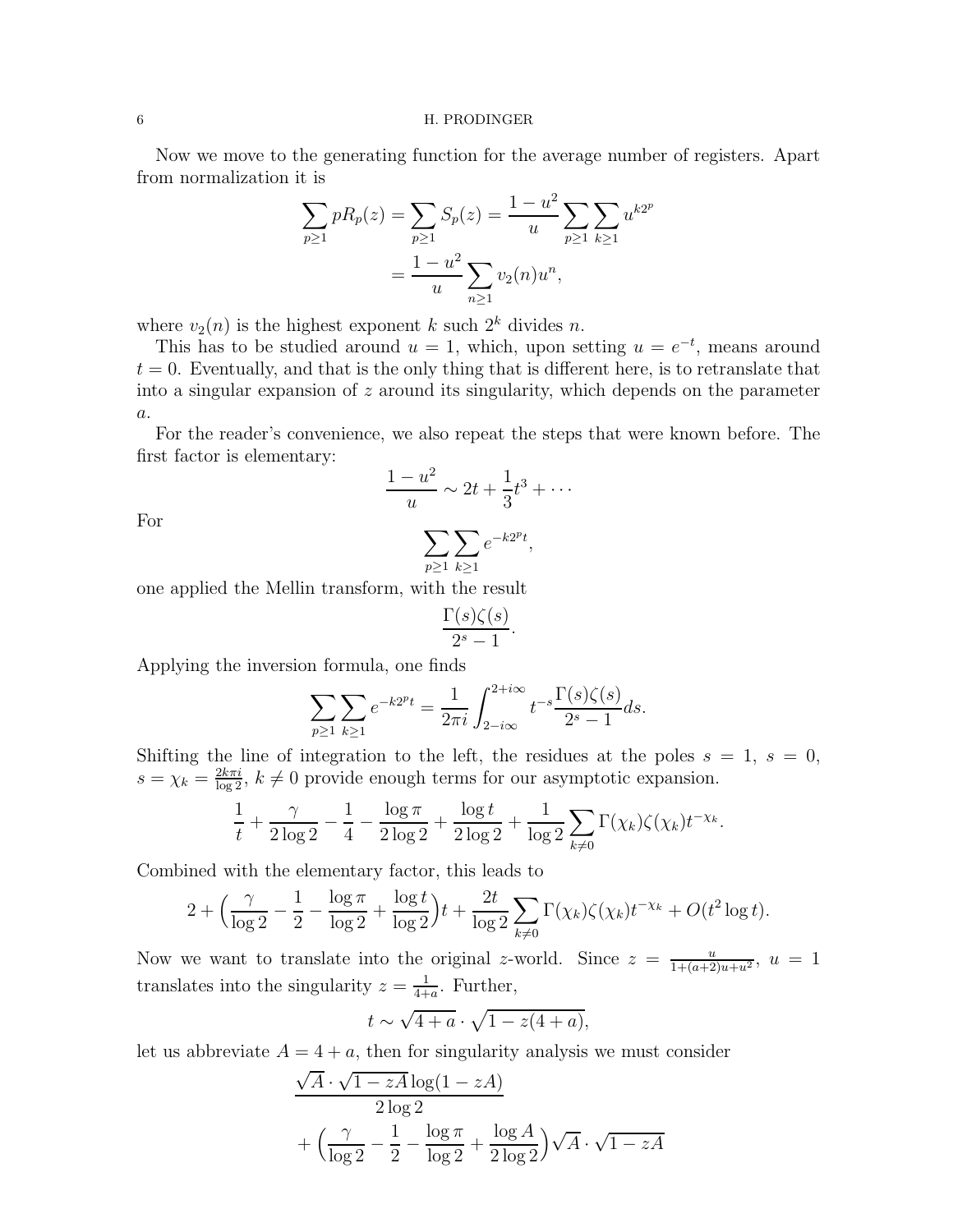$$
+\frac{2}{\log 2}\sum_{k\neq 0}\Gamma(\chi_k)\zeta(\chi_k)A^{\frac{1-\chi_k}{2}}(1-zA)^{\frac{1-\chi_k}{2}}.
$$

The formula that is perhaps less known and needed here is

$$
[z^n] \log(1-z)\sqrt{1-z} \sim \frac{n^{-3/2} \log n}{2\sqrt{\pi}} + \frac{n^{-3/2}}{2\sqrt{\pi}}(-2+\gamma+2\log 2);
$$

furthermore we need

$$
[z^n](1-z)^{\alpha} \sim \frac{n^{-\alpha-1}}{\Gamma(-\alpha)}.
$$

We start with the most complicated term:

$$
\frac{[z^n] \frac{\sqrt{A} \cdot \sqrt{1 - zA} \log(1 - zA)}{2 \log 2}}{[z^n] N(z)} \sim \frac{\sqrt{A}}{2 \log 2} \frac{A^n \left(\frac{n^{-3/2} \log n}{2\sqrt{\pi}} + \frac{n^{-3/2}}{2\sqrt{\pi}} (-2 + \gamma + 2 \log 2)\right)}{A^{n+1/2} \frac{1}{2\sqrt{\pi} n^{3/2}}}
$$

$$
= \log_4 n + 1 + \frac{\gamma}{2 \log 2} - \frac{1}{\log 2}.
$$

The next term we consider is

$$
\left(\frac{\gamma}{\log 2} - \frac{1}{2} - \frac{\log \pi}{\log 2} + \frac{\log A}{2 \log 2}\right) \sqrt{A} \frac{[z^n] \sqrt{1 - zA}}{[z^n] N(z)} \n\sim \left(\frac{\gamma}{\log 2} - \frac{1}{2} - \frac{\log \pi}{\log 2} + \frac{\log A}{2 \log 2}\right) \sqrt{A} \frac{[z^n] \sqrt{1 - zA}}{-\sqrt{A} [z^n] \sqrt{1 - zA}} \n= -\frac{\gamma}{\log 2} + \frac{1}{2} + \frac{\log \pi}{\log 2} - \frac{\log A}{2 \log 2}.
$$

The last term we consider is

$$
\frac{2}{\log 2} \Gamma(\chi_k) \zeta(\chi_k) A^{\frac{1-\chi_k}{2}} \frac{[z^n](1 - zA)^{\frac{1-\chi_k}{2}}}{-\sqrt{A}[z^n] \sqrt{1 - zA}}
$$

$$
\sim -\frac{4\sqrt{\pi}}{\log 2} \frac{\Gamma(\chi_k) \zeta(\chi_k)}{\Gamma(\frac{\chi_k - 1}{2})} A^{\frac{1-\chi_k}{2}} n^{\chi_k/2}.
$$

Eventually we have evaluated the average value of the Horton-Strahler numbers:

# Theorem 1.

$$
\log_4 n - \frac{\gamma}{2 \log 2} - \frac{1}{\log 2} + \frac{3}{2} + \frac{\log \pi}{\log 2} - \frac{\log A}{2 \log 2} - \frac{4 \sqrt{\pi A}}{\log 2} \sum_{k \neq 0} \frac{\Gamma(\chi_k) \zeta(\chi_k)}{\Gamma(\frac{\chi_k - 1}{2})} A^{\frac{-\chi_k}{2}} n^{\chi_k/2}
$$

$$
= \log_4 n - \frac{\gamma}{2 \log 2} - \frac{1}{\log 2} + \frac{3}{2} + \frac{\log \pi}{\log 2} - \frac{\log A}{2 \log 2} + \psi(\log_4 n),
$$

with a tiny periodic function  $\psi(x)$  of period 1.